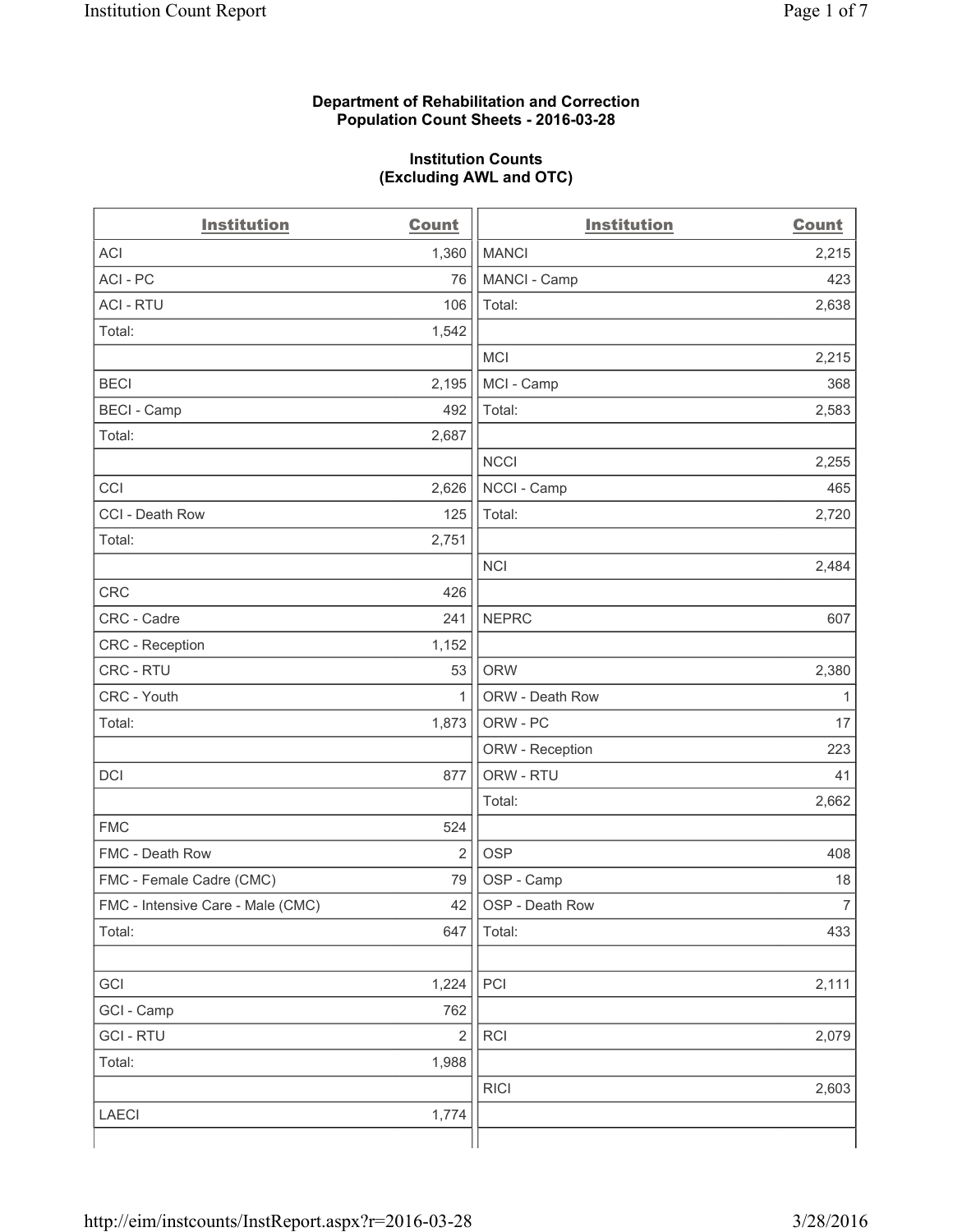|                          |       | SCI            |                          | 2,058  |
|--------------------------|-------|----------------|--------------------------|--------|
| LECI                     | 2,277 |                |                          |        |
| LECI - Camp              | 190   | SOCF           |                          | 1,151  |
| Total:                   | 2,467 | SOCF - RTU     |                          | 63     |
|                          |       | Total:         |                          | 1,214  |
| LOCI                     | 2,285 |                |                          |        |
|                          |       | <b>TCI</b>     |                          | 1,089  |
| LORCI                    | 193   | TCI - Camp     |                          | 452    |
| LORCI - Cadre            | 160   | Total:         |                          | 1,541  |
| <b>LORCI - Reception</b> | 1,131 |                |                          |        |
| Total:                   | 1,484 | <b>TOCI</b>    |                          | 967    |
|                          |       | TOCI - PC      |                          | 114    |
| <b>MACI</b>              | 853   | Total:         |                          | 1,081  |
| MACI - Minimum           | 1,334 |                |                          |        |
| Total:                   | 2,187 | <b>WCI</b>     |                          | 1,291  |
|                          |       | <b>WCI-RTU</b> |                          | 95     |
|                          |       | Total:         |                          | 1,386  |
|                          |       |                | <b>Total Population:</b> | 50,762 |

\* The Total Population includes 30 Offenders with Reason Codes 30 & 31. \*\* The Total Population includes 35 Offenders with Reason Code 0A.

# **Male Population by Security Level (Include AWL and Exclude OTC)**

| <b>Security Level</b>  |                   | <b>Body</b> | <b>AWL</b> | $(-OTC)$ | <b>Total</b> |
|------------------------|-------------------|-------------|------------|----------|--------------|
| Total Level 5          |                   | 103         | 3          | 3        | 103          |
| Total Level 4          |                   | 1,721       | 20         | 16       | 1,725        |
| Total Level 3          |                   | 12,000      | 165        | 128      | 12,037       |
| Total Level 2          |                   | 17,051      | 243        | 163      | 17,131       |
| Total Level 1          |                   | 15,428      | 181        | 104      | 15,505       |
| <b>Total Death Row</b> |                   | 136         | 2          | 2        | 136          |
|                        | <b>Total Male</b> | 46,439      | 614        | 416      | 46,637       |

# **Female Population by Institution (Include AWL and Exclude OTC)**

| <b>Institution</b>       | <b>Body</b> | <b>AWL</b> | $(-OTC)$ | <b>Total</b> |
|--------------------------|-------------|------------|----------|--------------|
| <b>DCI</b>               | 877         | 9          | っ        | 883          |
| <b>FMC</b>               | 27          |            |          | 28           |
| FMC - Female Cadre (CMC) | 79          |            |          | 79           |
| <b>NEPRC</b>             | 607         |            | 10       | 614          |
| <b>ORW</b>               | 2,380       | 66         | 34       | 2,412        |
|                          |             |            |          |              |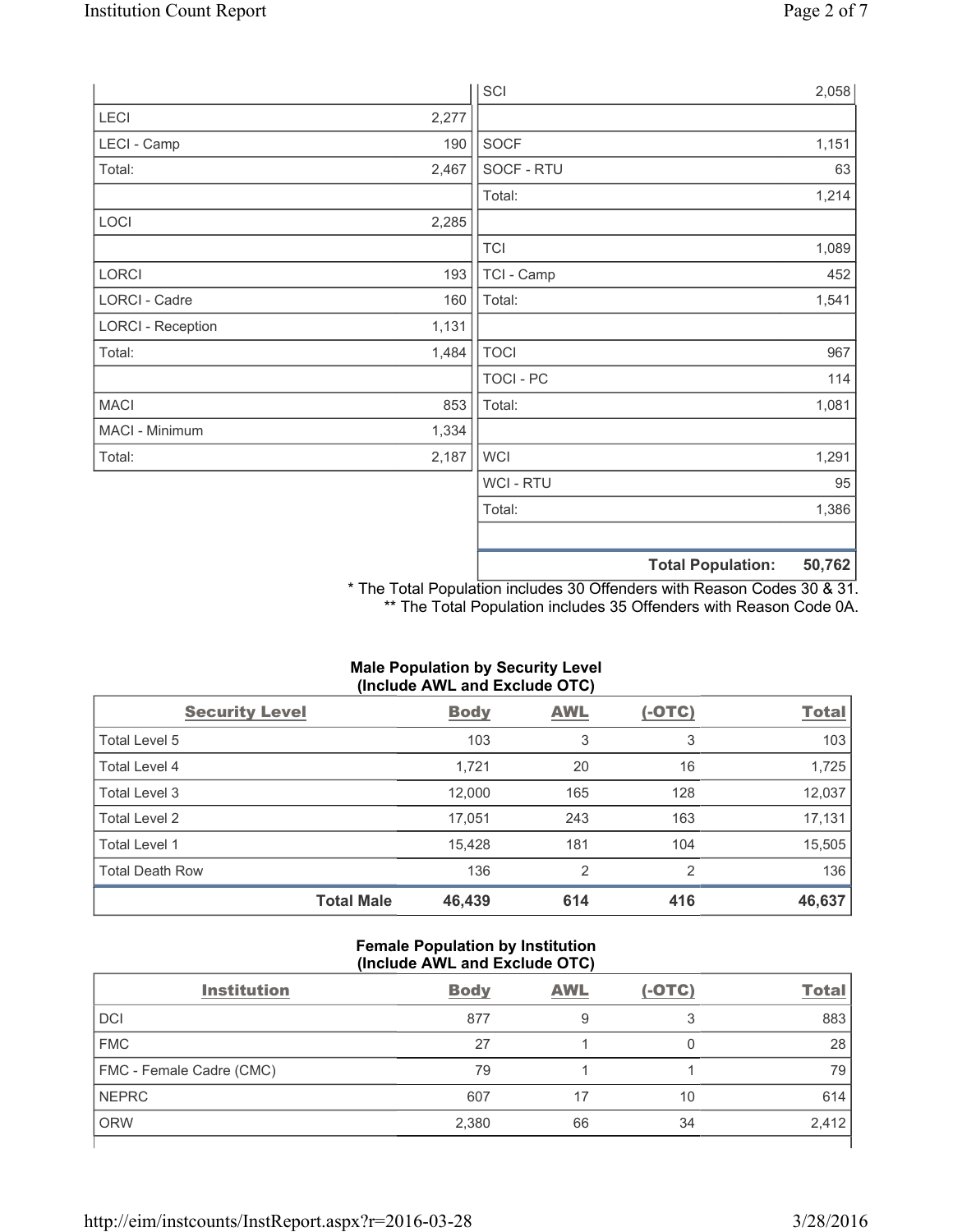| <b>ORW</b> - Death Row |                          |        | 0   |     |                |
|------------------------|--------------------------|--------|-----|-----|----------------|
| ORW - PC               |                          | 17     | 0   |     |                |
| ORW - Reception        |                          | 223    | っ   |     | 225            |
| ORW - RTU              |                          | 41     |     |     | 4 <sup>1</sup> |
|                        | <b>Total Female</b>      | 4,252  | 96  | 48  | 4,300          |
|                        |                          |        |     |     |                |
|                        | <b>Total Population:</b> | 50,691 | 710 | 464 | 50,937         |

# **Male Population by Institution: Security Level 5 (Include AWL and Exclude OTC)**

|            | <b>Institution</b>   | <b>Body</b> | <b>AWL</b> | $(-OTC)$ | <b>Total</b>     |
|------------|----------------------|-------------|------------|----------|------------------|
| <b>OSP</b> |                      | 102         |            |          | 102              |
| SOCF - RTU |                      |             |            |          |                  |
|            | <b>Total Level 5</b> | 103         |            |          | 103 <sup>1</sup> |

# **Male Population by Institution: Security Level 4 (Include AWL and Exclude OTC)**

| <b>Institution</b>       |                      | <b>Body</b>    | <b>AWL</b>          | $(-OTC)$         | <b>Total</b>              |
|--------------------------|----------------------|----------------|---------------------|------------------|---------------------------|
| CRC                      |                      | 17             | $\mathsf 0$         | 0                | 17                        |
| GCI                      |                      |                | $\mathbf 0$         | 0                | 1                         |
| LORCI                    |                      | 7              | 1                   | 1                | $\overline{7}$            |
| <b>LORCI - Reception</b> |                      | 4              | $\mathsf 0$         | 0                | $\overline{4}$            |
| <b>MANCI</b>             |                      | $\overline{2}$ | $\mathbf 0$         | $\mathsf 0$      | $\overline{2}$            |
| <b>NCI</b>               |                      | 3              | $\mathsf 0$         | 0                | 3                         |
| <b>OSP</b>               |                      | 299            | $\overline{2}$      | 1                | 300                       |
| <b>RCI</b>               |                      | 3              | $\mathsf 0$         | $\boldsymbol{0}$ | 3                         |
| <b>SOCF</b>              |                      | 1,140          | 15                  | 13               | 1,142                     |
| SOCF - RTU               |                      | 58             | $\mathbf 0$         | $\boldsymbol{0}$ | 58                        |
| <b>TCI</b>               |                      | 1              | $\mathsf{O}\xspace$ | $\mathsf 0$      | $\mathbf{1}$              |
| <b>TOCI</b>              |                      | 160            | $\overline{2}$      | 1                | 161                       |
| <b>TOCI - PC</b>         |                      | 17             | $\mathsf{O}\xspace$ | 0                | 17                        |
| <b>WCI</b>               |                      | 6              | $\mathsf{0}$        | 0                | 6                         |
| WCI - RTU                |                      | 3              | 0                   | 0                | $\ensuremath{\mathsf{3}}$ |
|                          | <b>Total Level 4</b> | 1,721          | 20                  | 16               | 1,725                     |

#### **Male Population by Institution: Security Level 3 (Include AWL and Exclude OTC)**

|            | THROUGHOUGHT AND LACTURE OT UP |             |            |        |               |  |  |
|------------|--------------------------------|-------------|------------|--------|---------------|--|--|
|            | <b>Institution</b>             | <b>Body</b> | <b>AWL</b> | (-OTC) | <u> Total</u> |  |  |
| <b>ACI</b> |                                | 19          |            |        | 20            |  |  |
|            |                                |             |            |        |               |  |  |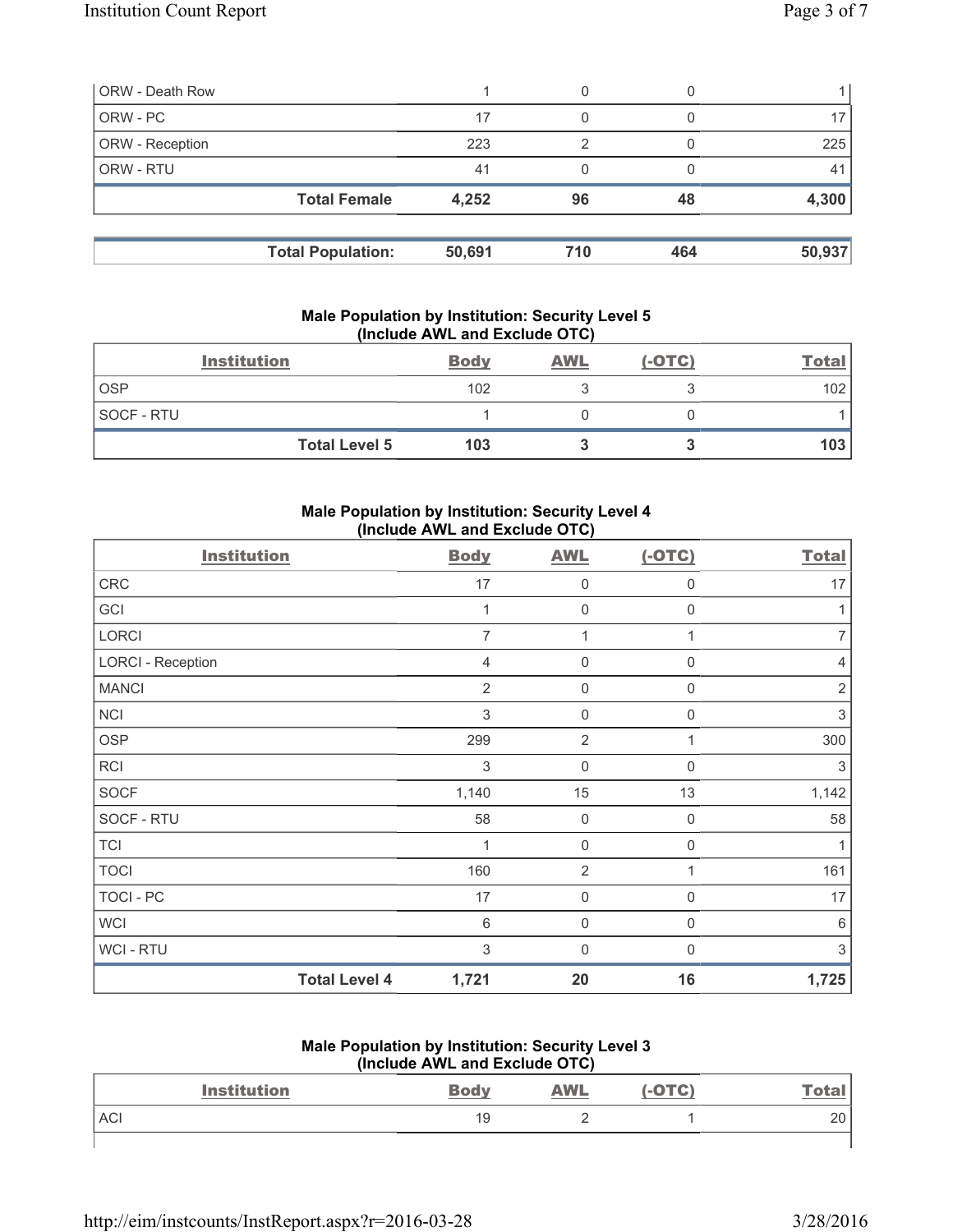| <b>BECI</b>                       |                      | $\overline{4}$            | $\mathbf 0$             | $\mathsf{O}\xspace$ | $\overline{4}$            |
|-----------------------------------|----------------------|---------------------------|-------------------------|---------------------|---------------------------|
| CCI                               |                      | 11                        | 0                       | $\mathsf{O}\xspace$ | 11                        |
| CRC                               |                      | 103                       | 10                      | $\overline{7}$      | 106                       |
| CRC - Cadre                       |                      | 223                       | $\mathbf 0$             | $\mathsf{O}\xspace$ | 223                       |
| CRC - Reception                   |                      | 976                       | 16                      | 12                  | 980                       |
| CRC - RTU                         |                      | 43                        | $\mathbf 0$             | $\mathsf{O}\xspace$ | 43                        |
| CRC - Youth                       |                      | $\mathbf{1}$              | $\mathbf 0$             | $\mathsf{O}\xspace$ | 1                         |
| <b>FMC</b>                        |                      | 5                         | $\mathbf{1}$            | $\mathsf{O}\xspace$ | 6                         |
| FMC - Intensive Care - Male (CMC) |                      | $\ensuremath{\mathsf{3}}$ | $\mathsf{O}\xspace$     | $\mathsf 0$         | $\ensuremath{\mathsf{3}}$ |
| GCI                               |                      | $\mathbf{1}$              | $\mathbf 0$             | $\mathsf{O}\xspace$ | 1                         |
| <b>LECI</b>                       |                      | 2,254                     | 21                      | 15                  | 2,260                     |
| LOCI                              |                      | 6                         | $\mathbf 1$             | $\mathbf{1}$        | $\,6\,$                   |
| <b>LORCI</b>                      |                      | 59                        | 27                      | 24                  | 62                        |
| <b>LORCI - Cadre</b>              |                      | 119                       | $\mathsf{O}\xspace$     | $\mathsf{O}\xspace$ | 119                       |
| <b>LORCI - Reception</b>          |                      | 760                       | $\overline{2}$          | $\mathsf{O}\xspace$ | 762                       |
| <b>MACI</b>                       |                      | 1                         | $\mathbf 0$             | $\mathsf{O}\xspace$ | 1                         |
| <b>MANCI</b>                      |                      | 2,183                     | 32                      | 24                  | 2,191                     |
| MCI                               |                      | 4                         | $\mathbf 0$             | $\mathsf{O}\xspace$ | 4                         |
| <b>NCCI</b>                       |                      | $\mathsf g$               | $\mathbf 2$             | $\mathbf 2$         | $\boldsymbol{9}$          |
| <b>NCI</b>                        |                      | $\mathsf g$               | $\mathsf{O}\xspace$     | $\mathsf{O}\xspace$ | $\boldsymbol{9}$          |
| PCI                               |                      | 39                        | $\overline{c}$          | $\mathbf 0$         | 41                        |
| RCI                               |                      | 1,891                     | 17                      | 16                  | 1,892                     |
| <b>RICI</b>                       |                      | $\overline{2}$            | $\mathbf 0$             | $\mathsf{O}\xspace$ | $\sqrt{2}$                |
| SCI                               |                      | $\mathsf 9$               | $\mathsf{O}\xspace$     | $\mathsf{O}\xspace$ | $\boldsymbol{9}$          |
| SOCF                              |                      | $10$                      | $\mathbf 1$             | $\mathbf{1}$        | 10                        |
| SOCF - RTU                        |                      | 4                         | $\mathbf 0$             | $\mathsf{O}\xspace$ | 4                         |
| <b>TCI</b>                        |                      | 1,040                     | 13                      | $\mathsf g$         | 1,044                     |
| TCI - Camp                        |                      | $\mathbf{1}$              | $\mathbf 0$             | $\mathsf{O}\xspace$ | $\mathbf{1}$              |
| <b>TOCI</b>                       |                      | 764                       | $\overline{\mathbf{4}}$ | $\mathfrak{S}$      | 765                       |
| <b>TOCI - PC</b>                  |                      | 97                        | $\mathsf{O}\xspace$     | $\mathsf{O}\xspace$ | 97                        |
| WCI                               |                      | 1,262                     | 14                      | 13                  | 1,263                     |
| WCI - RTU                         |                      | 88                        | $\pmb{0}$               | $\mathsf{O}\xspace$ | 88                        |
|                                   | <b>Total Level 3</b> | 12,000                    | 165                     | 128                 | 12,037                    |

# **Male Population by Institution: Security Level 2 (Include AWL and Exclude OTC)**

| <b>Institution</b> | <b>Body</b> | <b>AWL</b> | $(-OTC)$ | <b>Total</b> |
|--------------------|-------------|------------|----------|--------------|
| <b>ACI</b>         | 655         |            |          | 660          |
| ACI - PC           | 75          |            |          | 75           |
| <b>ACI - RTU</b>   | 70          |            |          | 70           |
|                    |             |            |          |              |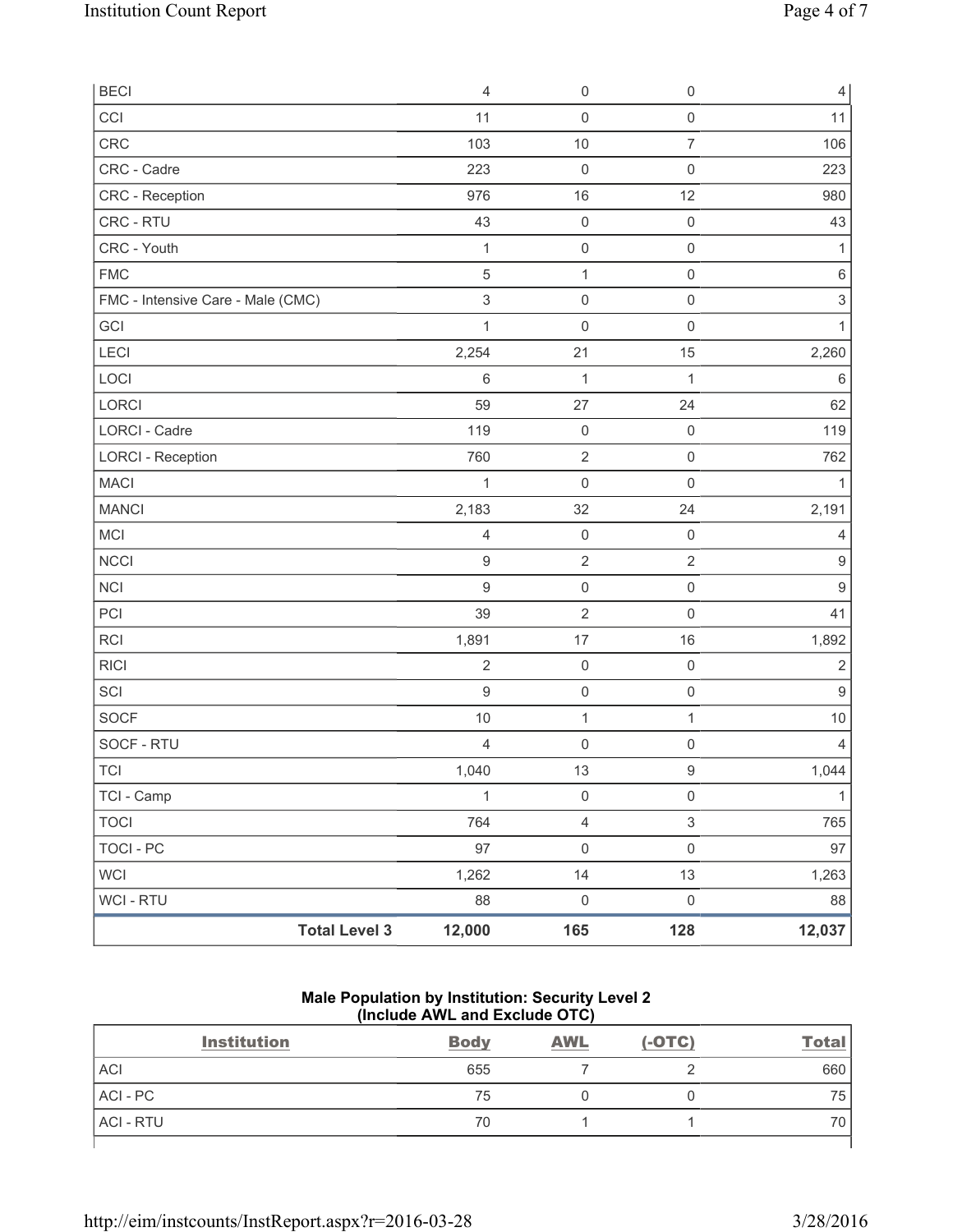| <b>BECI</b>                       |                      | 1,432                     | 18                        | 7                         | 1,443                     |
|-----------------------------------|----------------------|---------------------------|---------------------------|---------------------------|---------------------------|
| CCI                               |                      | 1,821                     | 14                        | $\,6\,$                   | 1,829                     |
| CRC                               |                      | 164                       | $\sqrt{2}$                | $\mathbf{1}$              | 165                       |
| CRC - Cadre                       |                      | 18                        | 0                         | $\mathsf 0$               | 18                        |
| CRC - Reception                   |                      | 126                       | $\boldsymbol{9}$          | $\hbox{9}$                | 126                       |
| CRC - RTU                         |                      | $\overline{7}$            | 0                         | $\mathsf{O}\xspace$       | $\overline{7}$            |
| <b>FMC</b>                        |                      | $\overline{7}$            | $\mathsf 0$               | $\mathsf 0$               | $\overline{7}$            |
| FMC - Intensive Care - Male (CMC) |                      | 15                        | $\mathsf{O}\xspace$       | $\mathsf{O}\xspace$       | 15                        |
| GCI                               |                      | 764                       | 8                         | 5                         | 767                       |
| GCI - Camp                        |                      | $\sqrt{2}$                | $\mathsf 0$               | $\mathsf{O}\xspace$       | $\sqrt{2}$                |
| <b>GCI-RTU</b>                    |                      | $\mathbf{1}$              | 0                         | $\mathsf{O}\xspace$       | $\mathbf{1}$              |
| LAECI                             |                      | 1,122                     | 24                        | 20                        | 1,126                     |
| <b>LECI</b>                       |                      | 21                        | $\mathsf{O}\xspace$       | $\mathsf 0$               | 21                        |
| LOCI                              |                      | 1,229                     | 11                        | $\,8\,$                   | 1,232                     |
| LORCI                             |                      | 90                        | 23                        | 22                        | 91                        |
| LORCI - Cadre                     |                      | 40                        | $\mathsf{O}\xspace$       | $\mathsf 0$               | 40                        |
| <b>LORCI - Reception</b>          |                      | 268                       | $\ensuremath{\mathsf{3}}$ | $\mathbf{1}$              | 270                       |
| <b>MACI</b>                       |                      | 852                       | $\boldsymbol{7}$          | $\ensuremath{\mathsf{3}}$ | 856                       |
| <b>MANCI</b>                      |                      | 15                        | 1                         | 1                         | 15                        |
| MCI                               |                      | 1,654                     | 26                        | 17                        | 1,663                     |
| MCI - Camp                        |                      | 1                         | 0                         | $\mathsf{O}\xspace$       |                           |
| NCCI                              |                      | 1,470                     | 12                        | $\,8\,$                   | 1,474                     |
| NCCI - Camp                       |                      | 15                        | $\mathsf{O}\xspace$       | $\mathsf{O}\xspace$       | 15                        |
| <b>NCI</b>                        |                      | 1,651                     | 21                        | 18                        | 1,654                     |
| PCI                               |                      | 734                       | 15                        | $\,$ 5 $\,$               | 744                       |
| <b>RCI</b>                        |                      | 185                       | $\mathbf{1}$              | $\mathsf{O}\xspace$       | 186                       |
| <b>RICI</b>                       |                      | 1,557                     | 28                        | 19                        | 1,566                     |
| SCI                               |                      | 957                       | 12                        | $10$                      | 959                       |
| <b>TCI</b>                        |                      | $\overline{2}$            | $\mathsf{O}\xspace$       | $\mathsf{O}\xspace$       | $\sqrt{2}$                |
| <b>TOCI</b>                       |                      | $\,6$                     | $\mathsf{O}\xspace$       | $\mathsf{O}\xspace$       | $\,6$                     |
| WCI                               |                      | 22                        | $\mathsf 0$               | $\mathsf{O}\xspace$       | 22                        |
| WCI - RTU                         |                      | $\ensuremath{\mathsf{3}}$ | $\mathsf{O}\xspace$       | $\mathsf{O}\xspace$       | $\ensuremath{\mathsf{3}}$ |
|                                   | <b>Total Level 2</b> | 17,051                    | 243                       | 163                       | 17,131                    |

# **Male Population by Institution: Security Level 1 (Include AWL and Exclude OTC)**

| <b>Institution</b> | <b>Body</b> | <b>AWL</b> | $(-OTC)$ | <u>Total</u> |
|--------------------|-------------|------------|----------|--------------|
| <b>ACI</b>         | 686         |            |          | 689          |
| ACI-PC             |             |            |          |              |
| <b>ACI - RTU</b>   | 36          |            |          | 36           |
|                    |             |            |          |              |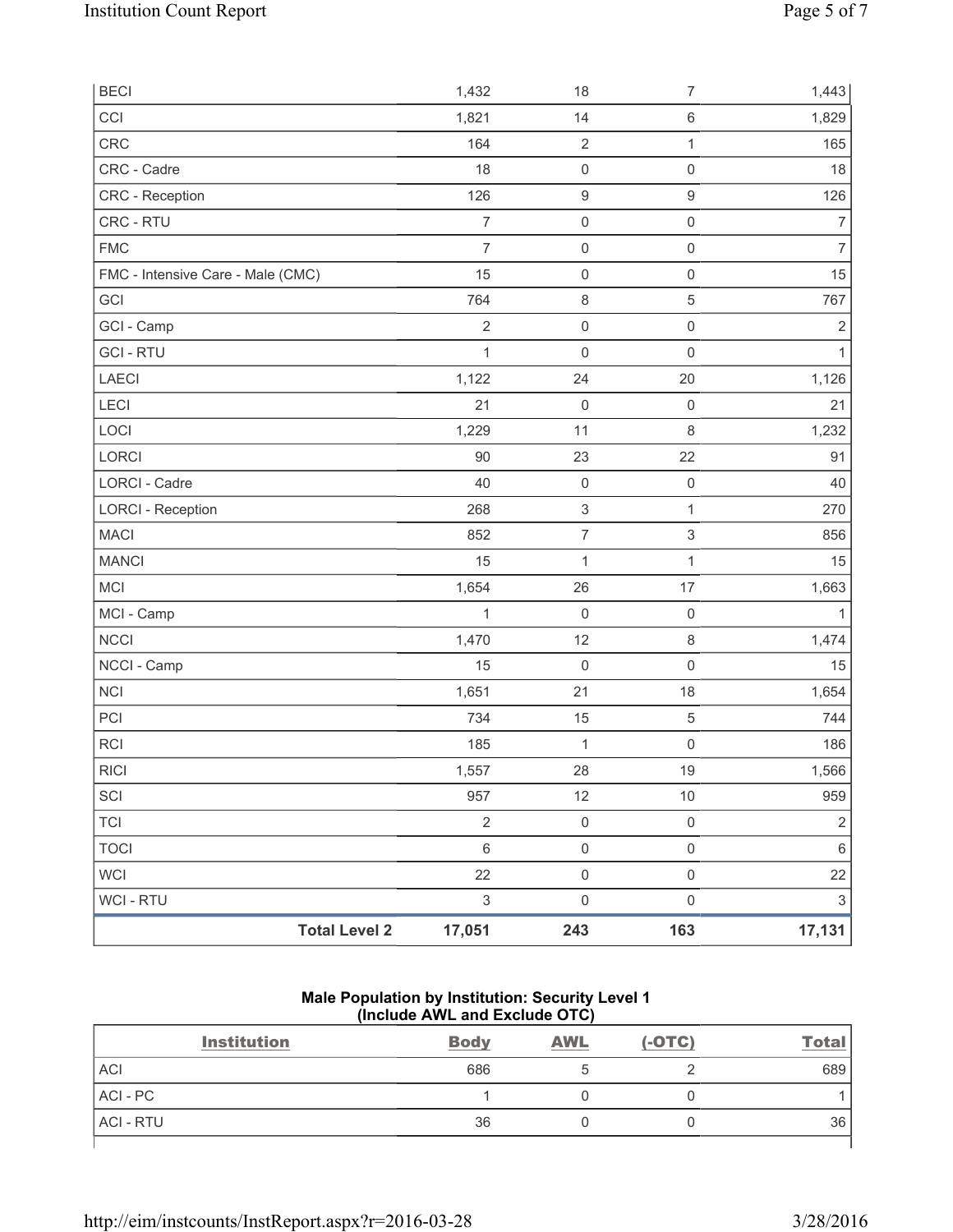| <b>BECI</b> - Camp<br>492<br>$\mathbf 0$<br>$\mathsf{O}\xspace$<br>CCI<br>794<br>$\overline{2}$<br>1<br>CRC<br>82<br>4<br>4<br>$\ensuremath{\mathsf{3}}$<br>$\overline{2}$<br>CRC - Reception<br>46<br>CRC - RTU<br>3<br>$\mathsf{O}\xspace$<br>$\mathsf 0$<br><b>FMC</b><br>484<br>$\ensuremath{\mathsf{3}}$<br>1<br>FMC - Intensive Care - Male (CMC)<br>24<br>$\mathsf 0$<br>0<br>GCI<br>458<br>$\boldsymbol{9}$<br>6<br>$\sqrt{2}$<br>$\overline{2}$<br>GCI - Camp<br>760<br><b>GCI-RTU</b><br>$\mathsf 0$<br>$\mathsf{O}\xspace$<br>1<br><b>LAECI</b><br>652<br>$\,6\,$<br>6<br>LECI<br>$\overline{2}$<br>$\mathsf 0$<br>0<br>190<br>LECI - Camp<br>$\mathsf{O}\xspace$<br>$\mathsf 0$<br>LOCI<br>1<br>1,050<br>$\overline{4}$<br>$\mathsf g$<br><b>LORCI</b><br>37<br>$\boldsymbol{9}$<br>LORCI - Cadre<br>$\mathbf{1}$<br>$\mathsf{O}\xspace$<br>$\mathsf{O}\xspace$<br>98<br><b>LORCI - Reception</b><br>$\mathbf 0$<br>$\mathbf 0$<br>MACI - Minimum<br>1,334<br>17<br>14<br><b>MANCI</b><br>15<br>$\,8\,$<br>$\mathbf 5$<br>$\mathbf 1$<br>MANCI - Camp<br>423<br>1<br>MCI<br>$\overline{7}$<br>557<br>$\overline{4}$<br>MCI - Camp<br>367<br>$\mathbf 0$<br>$\mathsf{O}\xspace$<br><b>NCCI</b><br>$\hbox{9}$<br>775<br>17<br>NCCI - Camp<br>450<br>$\mathbf 0$<br>$\mathsf{O}\xspace$<br><b>NCI</b><br>13<br>8<br>821<br><b>OSP</b><br>$\,6\,$<br>$\mathbf 0$<br>$\mathsf{O}\xspace$<br>OSP - Camp<br>18<br>$\mathsf{O}\xspace$<br>$\mathbf 0$<br>1,337<br>11<br>PCI<br>25<br><b>RICI</b><br>1,044<br>18<br>7<br>SCI<br>$\boldsymbol{9}$<br>$\mathbf{1}$<br>1,091<br><b>TCI</b><br>$\ensuremath{\mathsf{3}}$<br>3<br>46<br>TCI - Camp<br>451<br>$\mathbf{1}$<br>$\mathbf 1$<br>$\mathbf 1$<br><b>TOCI</b><br>37<br>$\mathsf{O}\xspace$ | <b>Total Level 1</b> | 15,428 | 181 | 104 | 15,505         |
|---------------------------------------------------------------------------------------------------------------------------------------------------------------------------------------------------------------------------------------------------------------------------------------------------------------------------------------------------------------------------------------------------------------------------------------------------------------------------------------------------------------------------------------------------------------------------------------------------------------------------------------------------------------------------------------------------------------------------------------------------------------------------------------------------------------------------------------------------------------------------------------------------------------------------------------------------------------------------------------------------------------------------------------------------------------------------------------------------------------------------------------------------------------------------------------------------------------------------------------------------------------------------------------------------------------------------------------------------------------------------------------------------------------------------------------------------------------------------------------------------------------------------------------------------------------------------------------------------------------------------------------------------------------------------------------------------------------------------------------------------|----------------------|--------|-----|-----|----------------|
|                                                                                                                                                                                                                                                                                                                                                                                                                                                                                                                                                                                                                                                                                                                                                                                                                                                                                                                                                                                                                                                                                                                                                                                                                                                                                                                                                                                                                                                                                                                                                                                                                                                                                                                                                   |                      |        |     |     | 38             |
|                                                                                                                                                                                                                                                                                                                                                                                                                                                                                                                                                                                                                                                                                                                                                                                                                                                                                                                                                                                                                                                                                                                                                                                                                                                                                                                                                                                                                                                                                                                                                                                                                                                                                                                                                   |                      |        |     |     | 451            |
|                                                                                                                                                                                                                                                                                                                                                                                                                                                                                                                                                                                                                                                                                                                                                                                                                                                                                                                                                                                                                                                                                                                                                                                                                                                                                                                                                                                                                                                                                                                                                                                                                                                                                                                                                   |                      |        |     |     | 46             |
|                                                                                                                                                                                                                                                                                                                                                                                                                                                                                                                                                                                                                                                                                                                                                                                                                                                                                                                                                                                                                                                                                                                                                                                                                                                                                                                                                                                                                                                                                                                                                                                                                                                                                                                                                   |                      |        |     |     | 1,099          |
|                                                                                                                                                                                                                                                                                                                                                                                                                                                                                                                                                                                                                                                                                                                                                                                                                                                                                                                                                                                                                                                                                                                                                                                                                                                                                                                                                                                                                                                                                                                                                                                                                                                                                                                                                   |                      |        |     |     | 1,055          |
|                                                                                                                                                                                                                                                                                                                                                                                                                                                                                                                                                                                                                                                                                                                                                                                                                                                                                                                                                                                                                                                                                                                                                                                                                                                                                                                                                                                                                                                                                                                                                                                                                                                                                                                                                   |                      |        |     |     | 1,351          |
|                                                                                                                                                                                                                                                                                                                                                                                                                                                                                                                                                                                                                                                                                                                                                                                                                                                                                                                                                                                                                                                                                                                                                                                                                                                                                                                                                                                                                                                                                                                                                                                                                                                                                                                                                   |                      |        |     |     | $18\,$         |
|                                                                                                                                                                                                                                                                                                                                                                                                                                                                                                                                                                                                                                                                                                                                                                                                                                                                                                                                                                                                                                                                                                                                                                                                                                                                                                                                                                                                                                                                                                                                                                                                                                                                                                                                                   |                      |        |     |     | 6              |
|                                                                                                                                                                                                                                                                                                                                                                                                                                                                                                                                                                                                                                                                                                                                                                                                                                                                                                                                                                                                                                                                                                                                                                                                                                                                                                                                                                                                                                                                                                                                                                                                                                                                                                                                                   |                      |        |     |     | 826            |
|                                                                                                                                                                                                                                                                                                                                                                                                                                                                                                                                                                                                                                                                                                                                                                                                                                                                                                                                                                                                                                                                                                                                                                                                                                                                                                                                                                                                                                                                                                                                                                                                                                                                                                                                                   |                      |        |     |     | 450            |
|                                                                                                                                                                                                                                                                                                                                                                                                                                                                                                                                                                                                                                                                                                                                                                                                                                                                                                                                                                                                                                                                                                                                                                                                                                                                                                                                                                                                                                                                                                                                                                                                                                                                                                                                                   |                      |        |     |     | 783            |
|                                                                                                                                                                                                                                                                                                                                                                                                                                                                                                                                                                                                                                                                                                                                                                                                                                                                                                                                                                                                                                                                                                                                                                                                                                                                                                                                                                                                                                                                                                                                                                                                                                                                                                                                                   |                      |        |     |     | 367            |
|                                                                                                                                                                                                                                                                                                                                                                                                                                                                                                                                                                                                                                                                                                                                                                                                                                                                                                                                                                                                                                                                                                                                                                                                                                                                                                                                                                                                                                                                                                                                                                                                                                                                                                                                                   |                      |        |     |     | 560            |
|                                                                                                                                                                                                                                                                                                                                                                                                                                                                                                                                                                                                                                                                                                                                                                                                                                                                                                                                                                                                                                                                                                                                                                                                                                                                                                                                                                                                                                                                                                                                                                                                                                                                                                                                                   |                      |        |     |     | 423            |
|                                                                                                                                                                                                                                                                                                                                                                                                                                                                                                                                                                                                                                                                                                                                                                                                                                                                                                                                                                                                                                                                                                                                                                                                                                                                                                                                                                                                                                                                                                                                                                                                                                                                                                                                                   |                      |        |     |     | 18             |
|                                                                                                                                                                                                                                                                                                                                                                                                                                                                                                                                                                                                                                                                                                                                                                                                                                                                                                                                                                                                                                                                                                                                                                                                                                                                                                                                                                                                                                                                                                                                                                                                                                                                                                                                                   |                      |        |     |     | 1,337          |
|                                                                                                                                                                                                                                                                                                                                                                                                                                                                                                                                                                                                                                                                                                                                                                                                                                                                                                                                                                                                                                                                                                                                                                                                                                                                                                                                                                                                                                                                                                                                                                                                                                                                                                                                                   |                      |        |     |     | 98             |
|                                                                                                                                                                                                                                                                                                                                                                                                                                                                                                                                                                                                                                                                                                                                                                                                                                                                                                                                                                                                                                                                                                                                                                                                                                                                                                                                                                                                                                                                                                                                                                                                                                                                                                                                                   |                      |        |     |     | $\mathbf{1}$   |
|                                                                                                                                                                                                                                                                                                                                                                                                                                                                                                                                                                                                                                                                                                                                                                                                                                                                                                                                                                                                                                                                                                                                                                                                                                                                                                                                                                                                                                                                                                                                                                                                                                                                                                                                                   |                      |        |     |     | 37             |
|                                                                                                                                                                                                                                                                                                                                                                                                                                                                                                                                                                                                                                                                                                                                                                                                                                                                                                                                                                                                                                                                                                                                                                                                                                                                                                                                                                                                                                                                                                                                                                                                                                                                                                                                                   |                      |        |     |     | 1,053          |
|                                                                                                                                                                                                                                                                                                                                                                                                                                                                                                                                                                                                                                                                                                                                                                                                                                                                                                                                                                                                                                                                                                                                                                                                                                                                                                                                                                                                                                                                                                                                                                                                                                                                                                                                                   |                      |        |     |     | 190            |
|                                                                                                                                                                                                                                                                                                                                                                                                                                                                                                                                                                                                                                                                                                                                                                                                                                                                                                                                                                                                                                                                                                                                                                                                                                                                                                                                                                                                                                                                                                                                                                                                                                                                                                                                                   |                      |        |     |     | $\overline{2}$ |
|                                                                                                                                                                                                                                                                                                                                                                                                                                                                                                                                                                                                                                                                                                                                                                                                                                                                                                                                                                                                                                                                                                                                                                                                                                                                                                                                                                                                                                                                                                                                                                                                                                                                                                                                                   |                      |        |     |     | 652            |
|                                                                                                                                                                                                                                                                                                                                                                                                                                                                                                                                                                                                                                                                                                                                                                                                                                                                                                                                                                                                                                                                                                                                                                                                                                                                                                                                                                                                                                                                                                                                                                                                                                                                                                                                                   |                      |        |     |     | 1              |
|                                                                                                                                                                                                                                                                                                                                                                                                                                                                                                                                                                                                                                                                                                                                                                                                                                                                                                                                                                                                                                                                                                                                                                                                                                                                                                                                                                                                                                                                                                                                                                                                                                                                                                                                                   |                      |        |     |     | 760            |
|                                                                                                                                                                                                                                                                                                                                                                                                                                                                                                                                                                                                                                                                                                                                                                                                                                                                                                                                                                                                                                                                                                                                                                                                                                                                                                                                                                                                                                                                                                                                                                                                                                                                                                                                                   |                      |        |     |     | 461            |
|                                                                                                                                                                                                                                                                                                                                                                                                                                                                                                                                                                                                                                                                                                                                                                                                                                                                                                                                                                                                                                                                                                                                                                                                                                                                                                                                                                                                                                                                                                                                                                                                                                                                                                                                                   |                      |        |     |     | 486<br>24      |
|                                                                                                                                                                                                                                                                                                                                                                                                                                                                                                                                                                                                                                                                                                                                                                                                                                                                                                                                                                                                                                                                                                                                                                                                                                                                                                                                                                                                                                                                                                                                                                                                                                                                                                                                                   |                      |        |     |     | $\,$ 3 $\,$    |
|                                                                                                                                                                                                                                                                                                                                                                                                                                                                                                                                                                                                                                                                                                                                                                                                                                                                                                                                                                                                                                                                                                                                                                                                                                                                                                                                                                                                                                                                                                                                                                                                                                                                                                                                                   |                      |        |     |     | 47             |
|                                                                                                                                                                                                                                                                                                                                                                                                                                                                                                                                                                                                                                                                                                                                                                                                                                                                                                                                                                                                                                                                                                                                                                                                                                                                                                                                                                                                                                                                                                                                                                                                                                                                                                                                                   |                      |        |     |     | 82             |
|                                                                                                                                                                                                                                                                                                                                                                                                                                                                                                                                                                                                                                                                                                                                                                                                                                                                                                                                                                                                                                                                                                                                                                                                                                                                                                                                                                                                                                                                                                                                                                                                                                                                                                                                                   |                      |        |     |     | 795            |
|                                                                                                                                                                                                                                                                                                                                                                                                                                                                                                                                                                                                                                                                                                                                                                                                                                                                                                                                                                                                                                                                                                                                                                                                                                                                                                                                                                                                                                                                                                                                                                                                                                                                                                                                                   |                      |        |     |     | 492            |
| <b>BECI</b><br>759<br>14<br>6                                                                                                                                                                                                                                                                                                                                                                                                                                                                                                                                                                                                                                                                                                                                                                                                                                                                                                                                                                                                                                                                                                                                                                                                                                                                                                                                                                                                                                                                                                                                                                                                                                                                                                                     |                      |        |     |     | 767            |

# **High Offender ID's**

| Correctional Reception Center:   | A724149 |
|----------------------------------|---------|
| Lorain Correctional Institution: | A715165 |